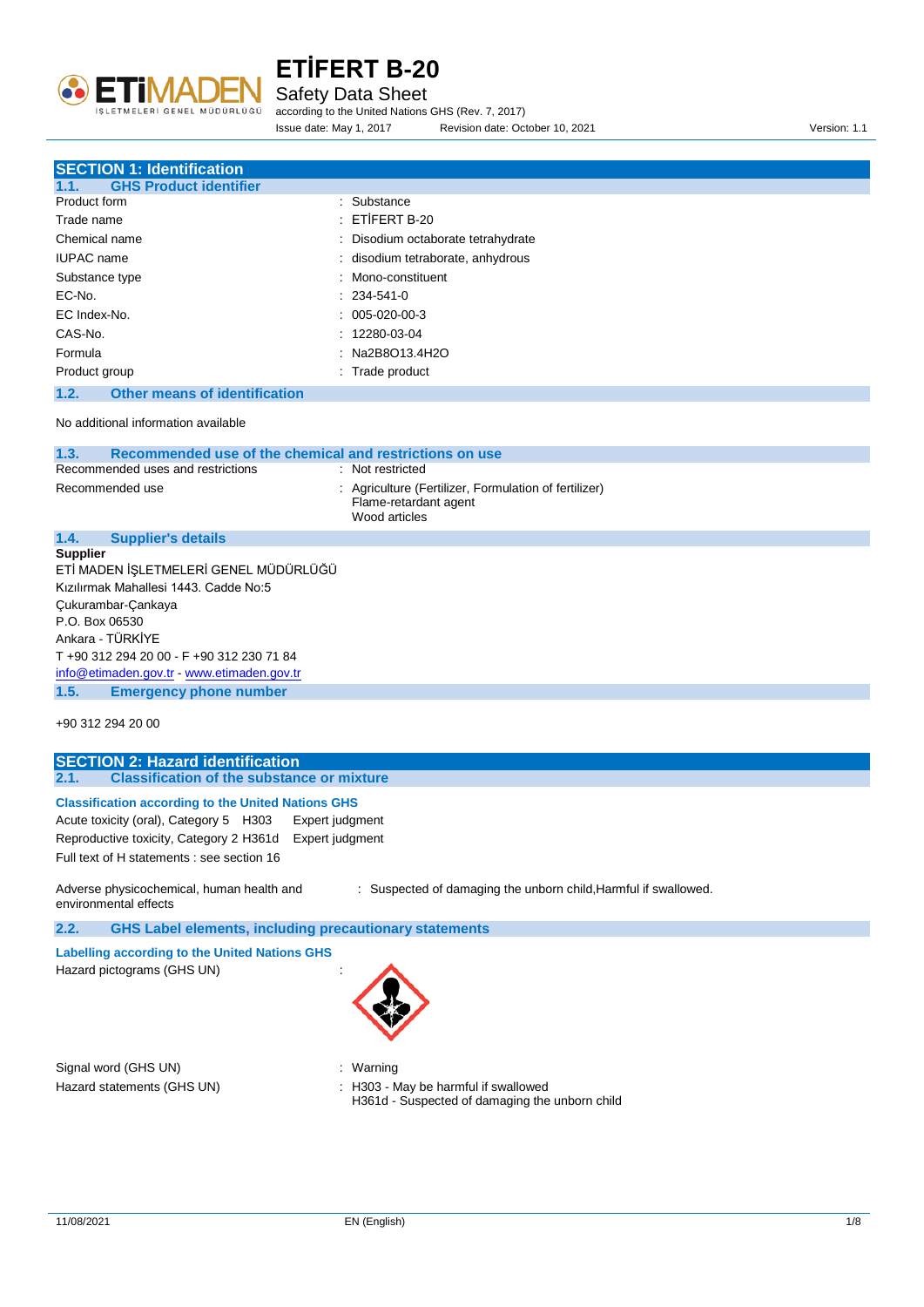### Safety Data Sheet

according to the United Nations GHS (Rev. 7, 2017)

| according to the Office Nations Gills (Kev. 7, 2017)        |                                                                                                                                                                                                                                                                                                                                                                                                             |  |  |
|-------------------------------------------------------------|-------------------------------------------------------------------------------------------------------------------------------------------------------------------------------------------------------------------------------------------------------------------------------------------------------------------------------------------------------------------------------------------------------------|--|--|
| Precautionary statements (GHS UN)                           | : P201 - Obtain special instructions before use.<br>P202 - Do not handle until all safety precautions have been read and understood.<br>P280 - Wear protective gloves/protective clothing/eye protection/face protection/hearing<br>protection/<br>P312 - Call a POISON CENTER/doctor/ if you feel unwell.<br>P308+P313 - IF exposed or concerned: Get medical advice/attention.<br>P405 - Store locked up. |  |  |
| Other hazards which do not result in classification<br>2.3. |                                                                                                                                                                                                                                                                                                                                                                                                             |  |  |
| Other hazards not contributing to the<br>classification     | : Dispose of contents/container to hazardous or special waste collection point, in accordance<br>with local, regional, national and/or international regulation.                                                                                                                                                                                                                                            |  |  |
| <b>SECTION 3: Composition/information on ingredients</b>    |                                                                                                                                                                                                                                                                                                                                                                                                             |  |  |
| <b>Substances</b><br>3.1.                                   |                                                                                                                                                                                                                                                                                                                                                                                                             |  |  |
| Substance type                                              | : Mono-constituent                                                                                                                                                                                                                                                                                                                                                                                          |  |  |
| <b>IUPAC</b> name                                           | : disodium tetraborate, anhydrous                                                                                                                                                                                                                                                                                                                                                                           |  |  |
| Chemical name                                               | : Disodium octaborate tetrahydrate                                                                                                                                                                                                                                                                                                                                                                          |  |  |
| Substance identification codes: See section 1.1             |                                                                                                                                                                                                                                                                                                                                                                                                             |  |  |

| <b>Name</b>                                           | <b>Product identifier</b> | $\frac{9}{6}$ | <b>Classification according to  </b><br>the United Nations GHS |
|-------------------------------------------------------|---------------------------|---------------|----------------------------------------------------------------|
| Disodium octaborate tetrahydrate<br>Main constituent) | CAS-No.) 12280-03-04      | >99.25        | Acute Tox. 5 (Oral), H303<br>Repr. 2. H361                     |

Full text of H-statements: see section 16

**3.2. Mixtures**

Not applicable

| <b>SECTION 4: First-aid measures</b>                                                                                                           |  |  |
|------------------------------------------------------------------------------------------------------------------------------------------------|--|--|
| <b>Description of necessary first-aid measures</b>                                                                                             |  |  |
| : IF exposed or concerned: Get medical advice/attention. Call a poison center or a doctor if you<br>First-aid measures general<br>feel unwell. |  |  |
| : Remove person to fresh air and keep comfortable for breathing.<br>First-aid measures after inhalation                                        |  |  |
| : Wash skin with plenty of water.<br>First-aid measures after skin contact                                                                     |  |  |
| : Rinse eyes with water as a precaution.<br>First-aid measures after eye contact                                                               |  |  |
| : Rinse mouth. Call a poison center or a doctor if you feel unwell.<br>First-aid measures after ingestion                                      |  |  |
| Most important symptoms/effects, acute and delayed<br>4.2.                                                                                     |  |  |
| No additional information available                                                                                                            |  |  |
| Indication of immediate medical attention and special treatment needed, if necessary                                                           |  |  |
| Treat symptomatically.                                                                                                                         |  |  |

|      | <b>SECTION 5: Fire-fighting measures</b>                                        |                                                                                                                                             |
|------|---------------------------------------------------------------------------------|---------------------------------------------------------------------------------------------------------------------------------------------|
| 5.1. | <b>Suitable extinguishing media</b>                                             |                                                                                                                                             |
|      | Suitable extinguishing media                                                    | : Water spray. Dry powder. Foam.                                                                                                            |
| 5.2. | Specific hazards arising from the chemical                                      |                                                                                                                                             |
|      | Hazardous decomposition products in case of fire : Toxic fumes may be released. |                                                                                                                                             |
| 5.3. | Special protective actions for fire-fighters                                    |                                                                                                                                             |
|      | Protection during firefighting                                                  | : Do not attempt to take action without suitable protective equipment. Self-contained breathing<br>apparatus. Complete protective clothing. |

| <b>SECTION 6: Accidental release measures</b> |                                                                       |                                                                                                                                                                |  |
|-----------------------------------------------|-----------------------------------------------------------------------|----------------------------------------------------------------------------------------------------------------------------------------------------------------|--|
| 6.1.                                          | Personal precautions, protective equipment and emergency procedures   |                                                                                                                                                                |  |
| 6.1.1.                                        | For non-emergency personnel<br>Emergency procedures                   | : Ventilate spillage area.                                                                                                                                     |  |
| 6.1.2.                                        | For emergency responders<br>Protective equipment                      | : Do not attempt to take action without suitable protective equipment. For further information<br>refer to section 8: "Exposure controls/personal protection". |  |
| 6.2.                                          | <b>Environmental precautions</b><br>Avoid release to the environment. |                                                                                                                                                                |  |
| 6.3.                                          | Methods and materials for containment and cleaning up                 |                                                                                                                                                                |  |
|                                               | Methods for cleaning up                                               | : Mechanically recover the product. Notify authorities if product enters sewers or public waters.                                                              |  |
| Other information                             |                                                                       | : Dispose of materials or solid residues at an authorized site.                                                                                                |  |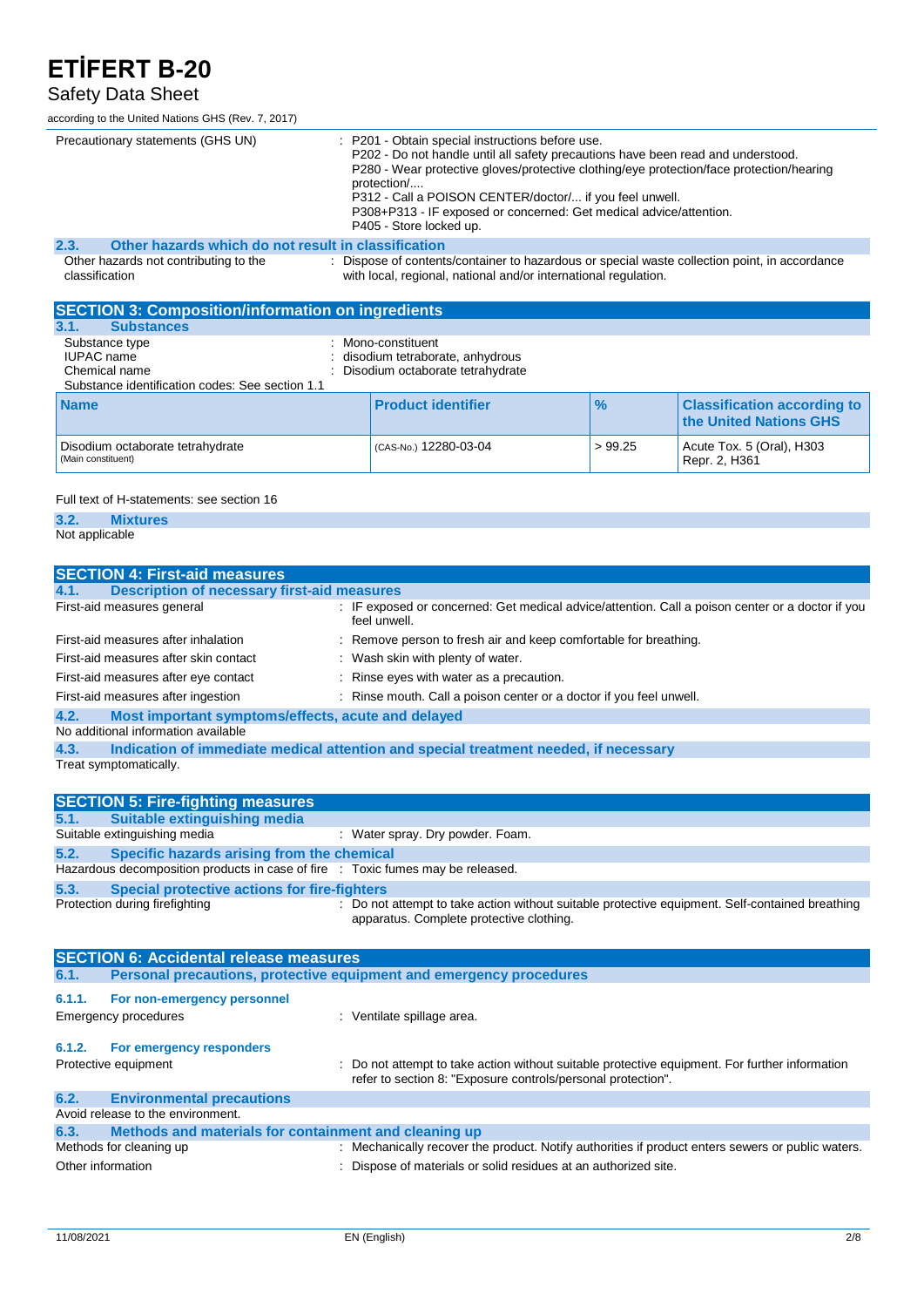## Safety Data Sheet

according to the United Nations GHS (Rev. 7, 2017)

| <b>SECTION 7: Handling and storage</b>                               |                                                                                                                                                                                                            |
|----------------------------------------------------------------------|------------------------------------------------------------------------------------------------------------------------------------------------------------------------------------------------------------|
| <b>Precautions for safe handling</b><br>7.1.                         |                                                                                                                                                                                                            |
| Precautions for safe handling                                        | : Ensure good ventilation of the work station. Obtain special instructions before use. Do not<br>handle until all safety precautions have been read and understood. Wear personal protective<br>equipment. |
| Hygiene measures                                                     | : Do not eat, drink or smoke when using this product. Always wash hands after handling the<br>product.                                                                                                     |
| 7.2.<br>Conditions for safe storage, including any incompatibilities |                                                                                                                                                                                                            |

Storage conditions **Store in a well-ventilated place.** Keep cool.

#### **SECTION 8: Exposure controls/personal protection 8.1. Control parameters**

| ETİFERT B-20 (12280-03-04)                          |                            |  |
|-----------------------------------------------------|----------------------------|--|
| <b>DNEL/DMEL (Workers)</b>                          |                            |  |
| Long-term - systemic effects, dermal                | 316.4 mg/kg bodyweight/day |  |
| Long-term - systemic effects, inhalation            | $6.7$ mg/m <sup>3</sup>    |  |
| <b>DNEL/DMEL (General population)</b>               |                            |  |
| Acute - systemic effects, oral                      | 0.79 mg/kg bodyweight/day  |  |
| Long-term - systemic effects, oral                  | 0.79 mg/kg bodyweight/day  |  |
| Long-term - systemic effects, inhalation            | $3.4 \text{ mg/m}^3$       |  |
| Long-term - systemic effects, dermal                | 159.5 mg/kg bodyweight/day |  |
| <b>PNEC (Water)</b>                                 |                            |  |
| PNEC aqua (freshwater)                              | 2.9 mg/l                   |  |
| PNEC aqua (marine water)                            | $2.9$ mg/l                 |  |
| PNEC aqua (intermittent, freshwater)                | $13.7$ mg/l                |  |
| <b>PNEC (Soil)</b>                                  |                            |  |
| PNEC soil                                           | 5.7 mg/kg dwt              |  |
| <b>PNEC (STP)</b>                                   |                            |  |
| PNEC sewage treatment plant                         | 10 mg/l                    |  |
| $\circ$ $\circ$<br>Appropriate engineering centrals |                            |  |

| 0.2.<br>Appropriate engineering controls |                                                                             |
|------------------------------------------|-----------------------------------------------------------------------------|
| Appropriate engineering controls         | : Ensure good ventilation of the work station.                              |
| Environmental exposure controls          | : Avoid release to the environment.                                         |
| 8.3.                                     | Individual protection measures, such as personal protective equipment (PPE) |
| Hand protection                          | : Protective gloves                                                         |
| Eye protection                           | : Safety glasses                                                            |
| Skin and body protection                 | : Wear suitable protective clothing                                         |
| Respiratory protection                   | : [In case of inadequate ventilation] wear respiratory protection.          |
| Personal protective equipment symbol(s)  |                                                                             |



#### **8.4. Exposure limit values for the other components** No additional information available

| <b>SECTION 9: Physical and chemical properties</b> |                                               |     |
|----------------------------------------------------|-----------------------------------------------|-----|
| 9.1.                                               | <b>Basic physical and chemical properties</b> |     |
| Physical state                                     | : Solid                                       |     |
| Molecular mass                                     | $\therefore$ 412.5 g/mol                      |     |
| Colour                                             | : Not available                               |     |
| Odour                                              | : odourless.                                  |     |
| Odour threshold                                    | : Not available                               |     |
| 11/08/2021                                         | EN (English)                                  | 3/8 |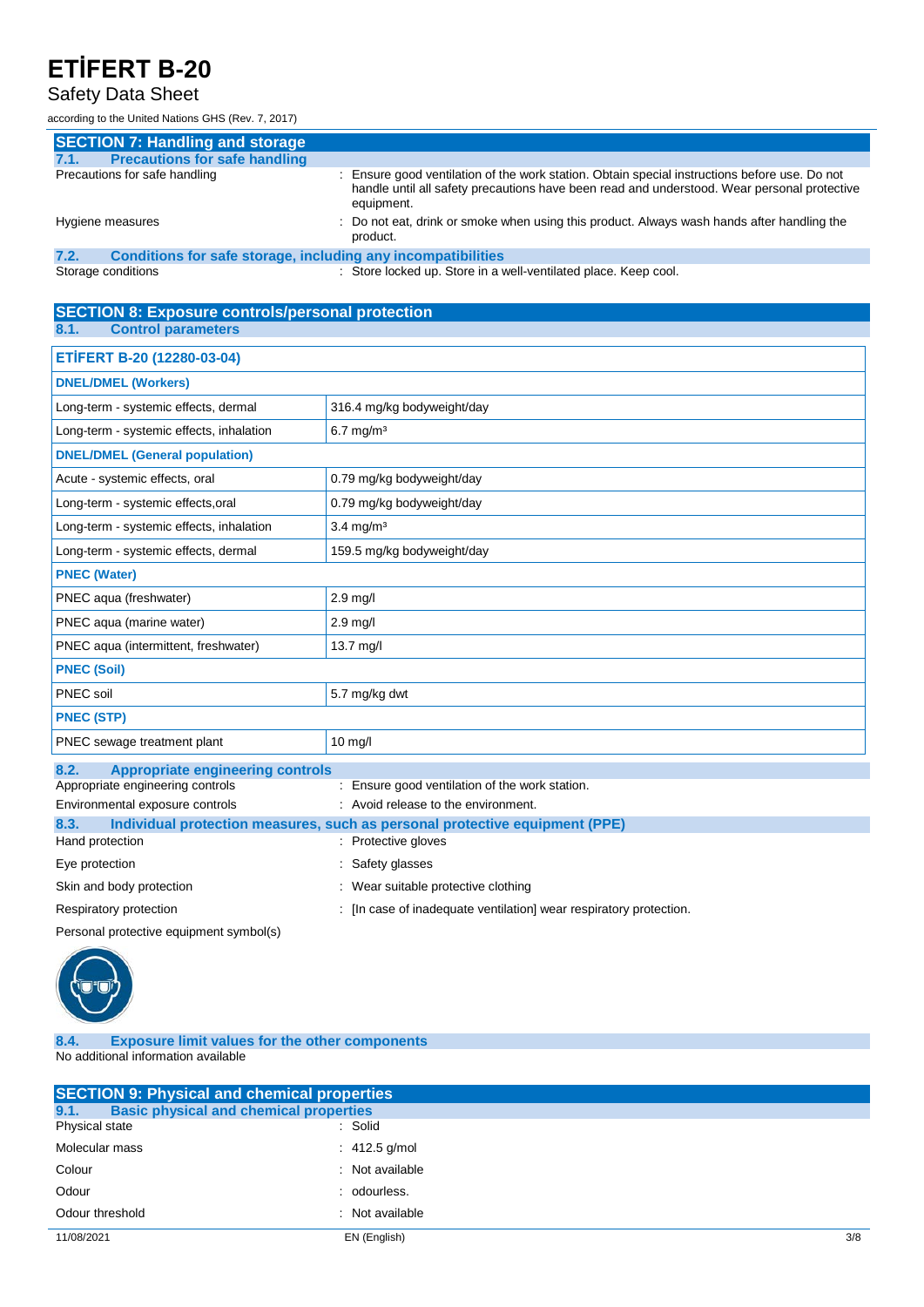### Safety Data Sheet

according to the United Nations GHS (Rev. 7, 2017)

| Melting point                                   | : 815 $^{\circ}$ C                |
|-------------------------------------------------|-----------------------------------|
| Freezing point                                  | : Not available                   |
| Boiling point                                   | Not available                     |
| Flammability (solid, gas)                       | Non flammable.                    |
| <b>Explosive limits</b>                         | Not applicable                    |
| Lower explosive limit (LEL)                     | : Not applicable                  |
| Upper explosive limit (UEL)                     | : Not applicable                  |
| Flash point                                     | : Not applicable                  |
| Auto-ignition temperature                       | Not applicable                    |
| Decomposition temperature                       | : No data available               |
| pH                                              | : 8.53@25C                        |
| pH solution                                     | $: 1\%$                           |
| Viscosity, kinematic (calculated value) (40 °C) | : Not applicable                  |
| Partition coefficient n-octanol/water (Log Kow) | : Not available                   |
| Vapour pressure                                 | Negligible @20 C                  |
| Vapour pressure at 50 °C                        | Not available                     |
| Density                                         | Not available                     |
| Relative density                                | Not available                     |
| Relative vapour density at 20 °C                | : Not applicable                  |
| Solubility                                      | : Water: 21.43 @20 C; 37.14 @40 C |
| Particle size                                   | $: -0.09$ mm                      |
| Particle size distribution                      | : $\geq 50 \%$                    |
| Particle shape                                  | Not available                     |
| Particle aspect ratio                           | Not available                     |
| Particle specific surface area                  | Not available                     |
|                                                 |                                   |

**9.2. Data relevant with regard to physical hazard classes (supplemental)**

No additional information available

| <b>SECTION 10: Stability and reactivity</b>                                                          |
|------------------------------------------------------------------------------------------------------|
| 10.1. Reactivity                                                                                     |
| The product is non-reactive under normal conditions of use, storage and transport.                   |
| 10.2. Chemical stability                                                                             |
| Stable under normal conditions.                                                                      |
| 10.3. Possibility of hazardous reactions                                                             |
| No dangerous reactions known under normal conditions of use.                                         |
| 10.4. Conditions to avoid                                                                            |
| None under recommended storage and handling conditions (see section 7).                              |
| 10.5. Incompatible materials                                                                         |
| No additional information available                                                                  |
| 10.6. Hazardous decomposition products                                                               |
| Under normal conditions of storage and use, hazardous decomposition products should not be produced. |

| <b>SECTION 11: Toxicological information</b>  |                                                                              |  |  |
|-----------------------------------------------|------------------------------------------------------------------------------|--|--|
| Information on toxicological effects<br>11.1. |                                                                              |  |  |
| Acute toxicity (oral)                         | : May be harmful if swallowed.                                               |  |  |
| Acute toxicity (dermal)                       | : Not classified                                                             |  |  |
| Acute toxicity (inhalation)                   | : Not classified                                                             |  |  |
| ETİFERT B-20 (12280-03-04)                    |                                                                              |  |  |
| LD50 dermal rabbit                            | > 2000 mg/kg bodyweight Animal: rabbit, Guideline: other: FIFRA (40 CFR 163) |  |  |
| Skin corrosion/irritation                     | : Not classified<br>pH: 8.53 @25 C                                           |  |  |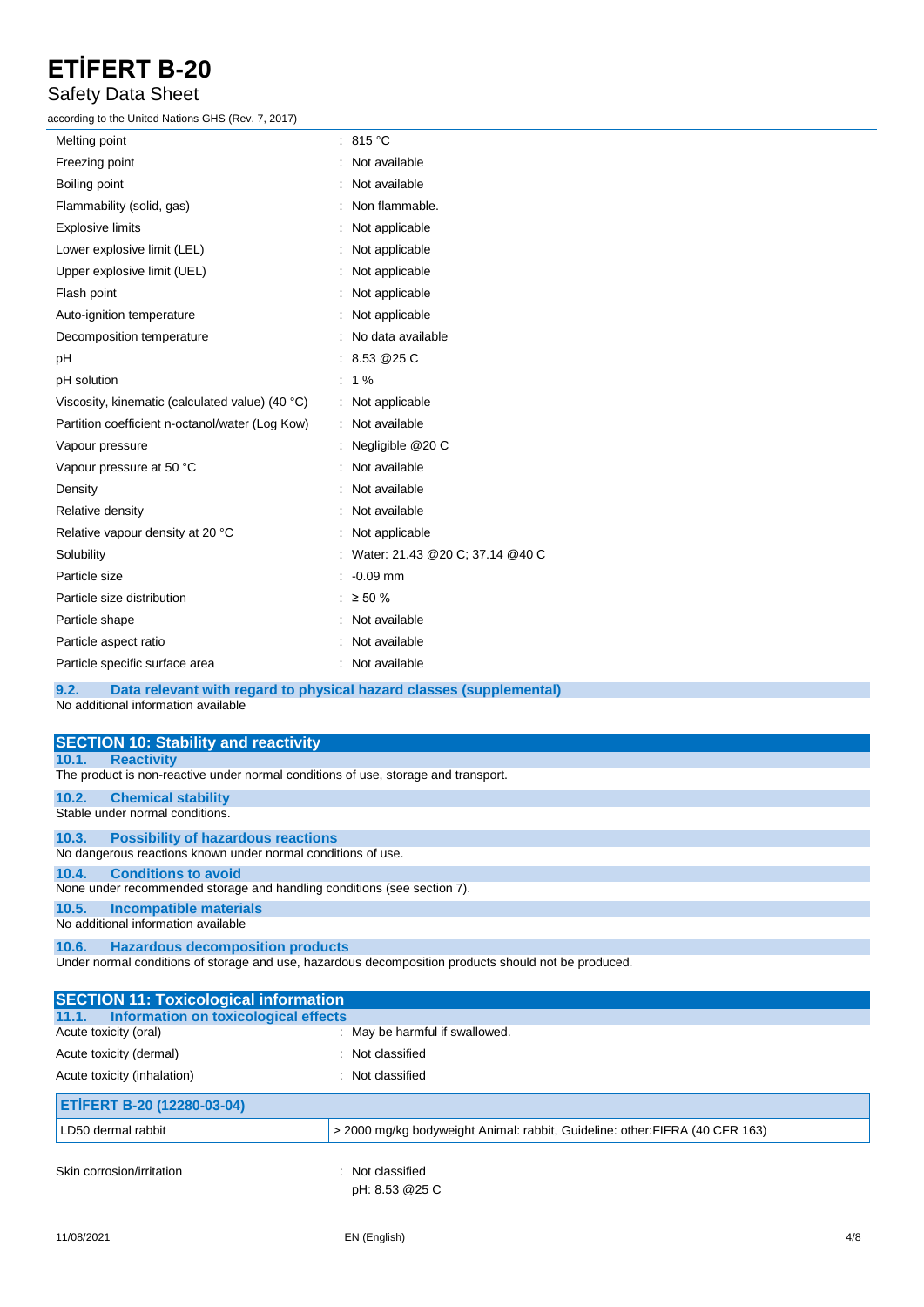### Safety Data Sheet

according to the United Nations GHS (Rev. 7, 2017)

| Serious eye damage/irritation     | : Not classified                                       |
|-----------------------------------|--------------------------------------------------------|
|                                   | pH: 8.53 @25 C                                         |
| Respiratory or skin sensitisation | : Not classified                                       |
| Germ cell mutagenicity            | : Not classified                                       |
| Carcinogenicity                   | : Not classified                                       |
| Reproductive toxicity             | : Suspected of damaging fertility or the unborn child. |
| STOT-single exposure              | : Not classified                                       |
| STOT-repeated exposure            | : Not classified                                       |
| Aspiration hazard                 | : Not classified                                       |
| ETİFERT B-20 (12280-03-04)        |                                                        |
| Viscosity, kinematic              | Not applicable                                         |

| <b>SECTION 12: Ecological information</b>                                    |                                                                                                                                                      |  |
|------------------------------------------------------------------------------|------------------------------------------------------------------------------------------------------------------------------------------------------|--|
| 12.1.<br><b>Toxicity</b>                                                     |                                                                                                                                                      |  |
| Ecology - general                                                            | : The product is not considered harmful to aquatic organisms nor to cause long-term adverse<br>effects in the environment.                           |  |
| Hazardous to the aquatic environment, short-term : Not classified<br>(acute) |                                                                                                                                                      |  |
| Hazardous to the aquatic environment, long-term<br>(chronic)                 | : Not classified                                                                                                                                     |  |
| ETİFERT B-20 (12280-03-04)                                                   |                                                                                                                                                      |  |
| LC50 - Fish [1]                                                              | 74 mg/l Test organisms (species): Limanda limanda                                                                                                    |  |
| LC50 - Fish [2]                                                              | 79.7 mg/l Test organisms (species): Pimephales promelas                                                                                              |  |
| EC50 72h - Algae [1]                                                         | 66 mg/l Test organisms (species): Phaeodactylum tricornutum                                                                                          |  |
| EC50 72h - Algae [2]                                                         | 54 mg/l Test organisms (species): Phaeodactylum tricornutum                                                                                          |  |
| NOEC chronic fish                                                            | 6.4 mg/l Test organisms (species): Danio rerio (previous name: Brachydanio rerio) Duration: '34<br>ď                                                 |  |
| <b>Persistence and degradability</b><br>12.2.                                |                                                                                                                                                      |  |
| ETİFERT B-20 (12280-03-04)                                                   |                                                                                                                                                      |  |
| Persistence and degradability                                                | Boron is naturally occurring and ubiquitous in the environment. Disodium octaborate<br>tetrahydrate decomposes in the environment to natural borate. |  |
| 12.3.<br><b>Bioaccumulative potential</b>                                    |                                                                                                                                                      |  |
| ETİFERT B-20 (12280-03-04)                                                   |                                                                                                                                                      |  |
| Bioaccumulative potential                                                    | Not bioaccumulative.                                                                                                                                 |  |
| 12.4.<br><b>Mobility in soil</b>                                             |                                                                                                                                                      |  |
| ETİFERT B-20 (12280-03-04)                                                   |                                                                                                                                                      |  |
| Mobility in soil                                                             | This product is soluble in water and is leachable through normal soil.                                                                               |  |
| 12.5.<br><b>Other adverse effects</b>                                        |                                                                                                                                                      |  |
| Ozone                                                                        | : Not classified                                                                                                                                     |  |
| Other adverse effects                                                        | No additional information available                                                                                                                  |  |

| <b>SECTION 13: Disposal considerations</b> |                                                                                               |
|--------------------------------------------|-----------------------------------------------------------------------------------------------|
| 13.1. Disposal methods                     |                                                                                               |
| Waste treatment methods                    | : Dispose of contents/container in accordance with licensed collector's sorting instructions. |

**SECTION 14: Transport information** In accordance with IMDG / IATA / UN RTDG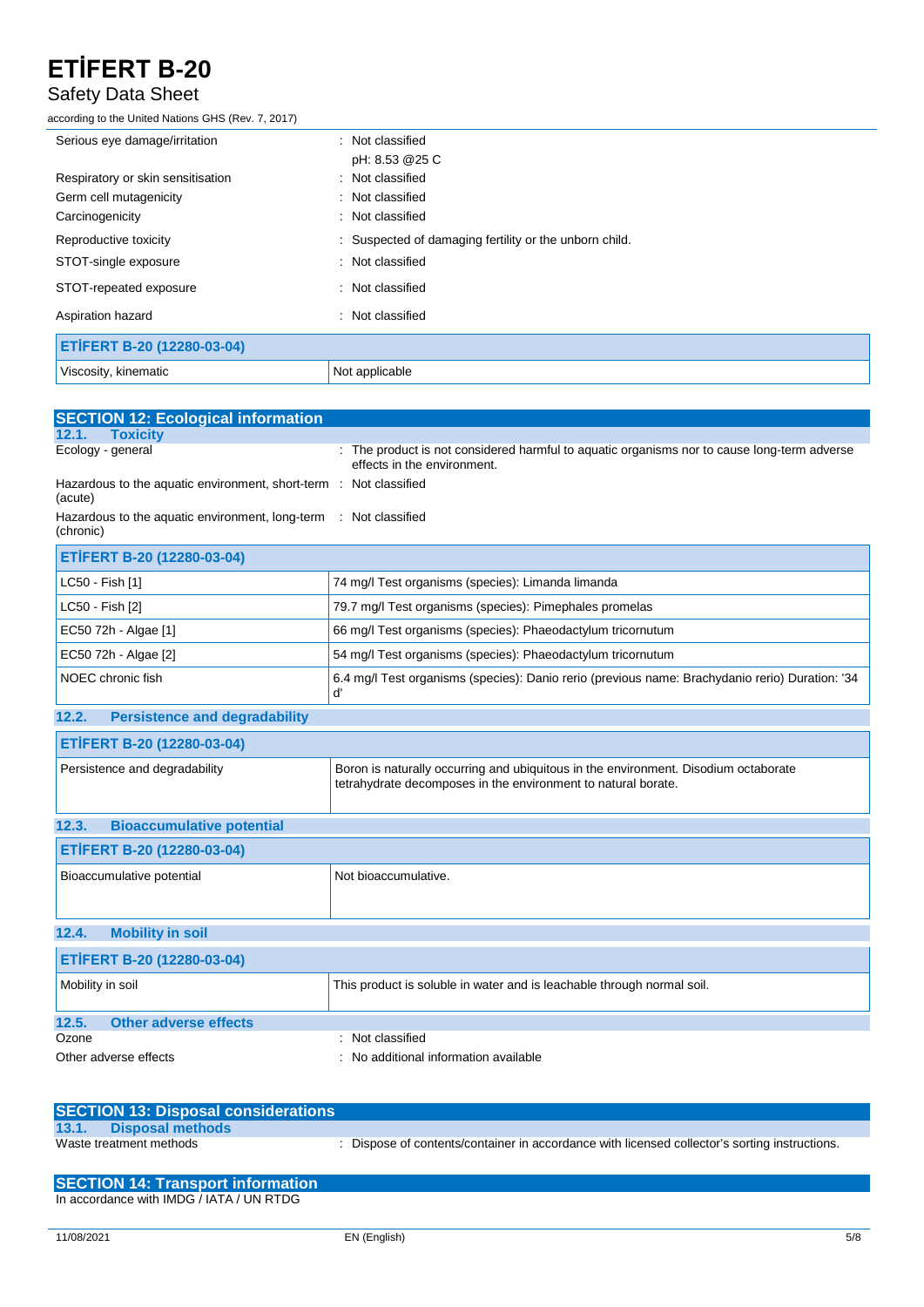### Safety Data Sheet

according to the United Nations GHS (Rev. 7, 2017)

| <b>UN RTDG</b>                                                | <b>IMDG</b>                                                 | <b>IATA</b>                        |
|---------------------------------------------------------------|-------------------------------------------------------------|------------------------------------|
| <b>UN number</b><br>14.1.                                     |                                                             |                                    |
| Not regulated for transport                                   |                                                             |                                    |
| 14.2.<br><b>UN Proper Shipping Name</b>                       |                                                             |                                    |
| Not applicable                                                | Not applicable                                              | Not applicable                     |
| <b>Transport hazard class(es)</b><br>14.3.                    |                                                             |                                    |
| Not applicable                                                | Not applicable                                              | Not applicable                     |
| Not applicable                                                | Not applicable                                              | Not applicable                     |
| 14.4.<br><b>Packing group</b>                                 |                                                             |                                    |
| Not applicable                                                | Not applicable                                              | Not applicable                     |
| <b>Environmental hazards</b><br>14.5.                         |                                                             |                                    |
| Dangerous for the environment : No                            | Dangerous for the environment : No<br>Marine pollutant : No | Dangerous for the environment : No |
| No supplementary information available                        |                                                             |                                    |
| 14.6.<br><b>Special precautions for user</b>                  |                                                             |                                    |
| - UN RTDG<br>No data available<br>- IMDG<br>No data available |                                                             |                                    |
| - IATA<br>No data available                                   |                                                             |                                    |

**14.7. Transport in bulk according to IMO instruments** Not applicable

| <b>SECTION 15: Regulatory information</b> |                                                                                                                                                                                                                                                                                                                                                                                                                                                                                                                                                                                                                                                                                                    |
|-------------------------------------------|----------------------------------------------------------------------------------------------------------------------------------------------------------------------------------------------------------------------------------------------------------------------------------------------------------------------------------------------------------------------------------------------------------------------------------------------------------------------------------------------------------------------------------------------------------------------------------------------------------------------------------------------------------------------------------------------------|
| 15.1.                                     | Safety, health and environmental requiations specific for the product in question                                                                                                                                                                                                                                                                                                                                                                                                                                                                                                                                                                                                                  |
| Regulatory reference                      | : Listed on IECSC (Inventory of Existing Chemical Substances Produced or Imported in China)<br>Listed on KECL/KECI (Korean Existing Chemicals Inventory)<br>Listed on the AICS (Australian Inventory of Chemical Substances)<br>Listed on PICCS (Philippines Inventory of Chemicals and Chemical Substances)<br>Listed on NZIoC (New Zealand Inventory of Chemicals)<br>Listed on the Canadian DSL (Domestic Substances List)<br>Listed on the EEC inventory EINECS (European Inventory of Existing Commercial Chemical<br>Substances)<br>Listed on the Japanese ENCS (Existing & New Chemical Substances) inventory<br>Listed on the United States TSCA (Toxic Substances Control Act) inventory. |

| <b>SECTION 16: Other information</b> |                                     |        |                                                                                                                             |
|--------------------------------------|-------------------------------------|--------|-----------------------------------------------------------------------------------------------------------------------------|
| Issue date<br><b>Revision date</b>   | : May 1, 2017<br>: October 10, 2021 |        |                                                                                                                             |
| <b>Section</b>                       | <b>Changed item</b>                 | Change | <b>Comments</b>                                                                                                             |
|                                      |                                     | Added  | This SDS has been compiled in accordance<br>with UN-GHS (Rev.6) (2015) for the first<br>time. (May 2017/ Rev. No:00)        |
|                                      |                                     | Added  | This SDS was updated in line with<br>"Standardization and Simplification of Bag<br>Printings" (January 2018/ Rev. No: 00.1) |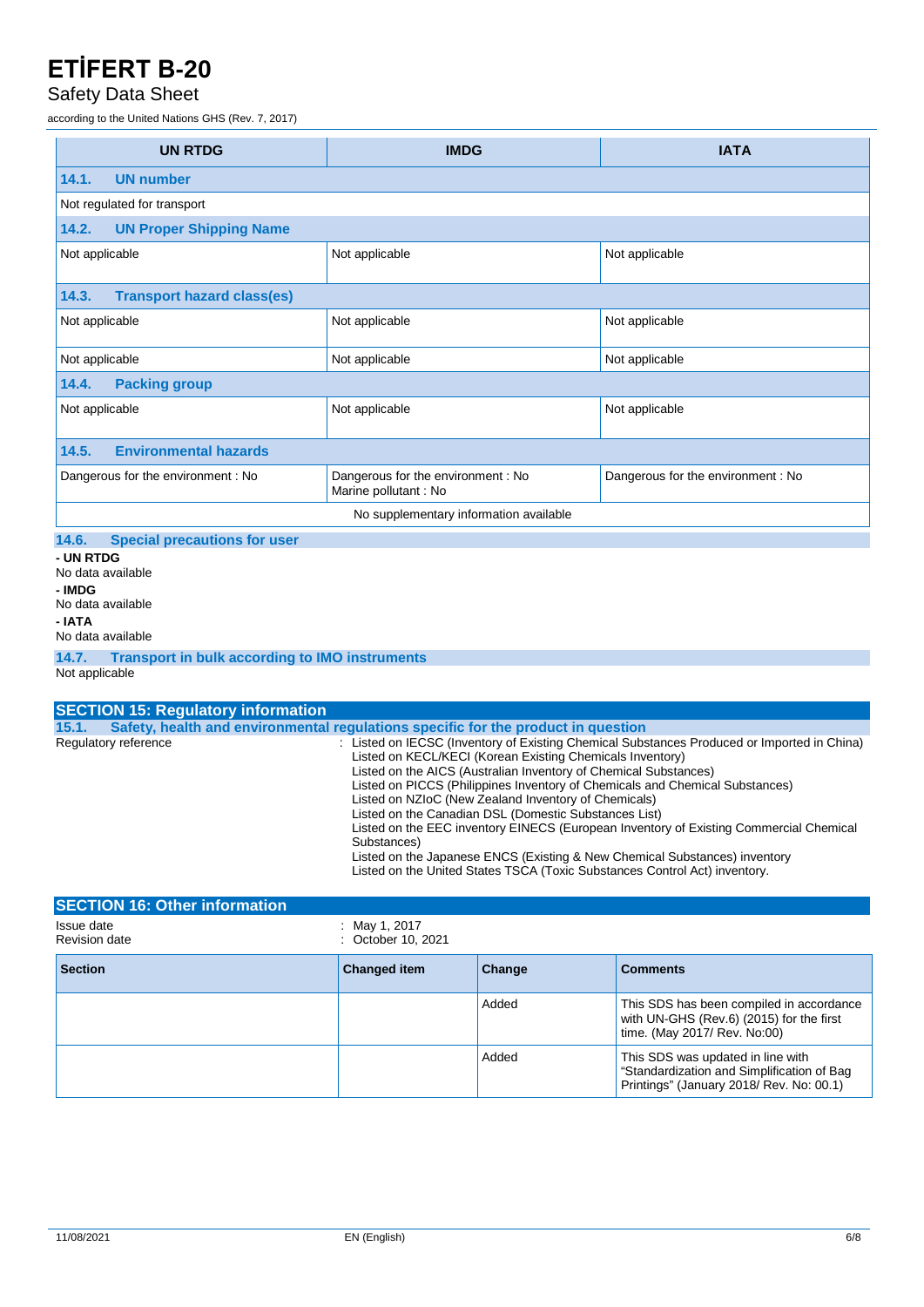### Safety Data Sheet

according to the United Nations GHS (Rev. 7, 2017)

| Abbreviations and acronyms | : CAS-No. - Chemical Abstract Service number                                                                                                                                              |
|----------------------------|-------------------------------------------------------------------------------------------------------------------------------------------------------------------------------------------|
|                            | ADN - European Agreement concerning the International Carriage of Dangerous Goods by<br><b>Inland Waterways</b>                                                                           |
|                            | ADR - European Agreement concerning the International Carriage of Dangerous Goods by                                                                                                      |
|                            | Road                                                                                                                                                                                      |
|                            | ATE - Acute Toxicity Estimate                                                                                                                                                             |
|                            | <b>BCF</b> - Bioconcentration factor                                                                                                                                                      |
|                            | BLV - Biological limit value                                                                                                                                                              |
|                            | BOD - Biochemical oxygen demand (BOD)                                                                                                                                                     |
|                            | CLP - Classification Labelling Packaging Regulation; Regulation (EC) No 1272/2008                                                                                                         |
|                            | COD - Chemical oxygen demand (COD)                                                                                                                                                        |
|                            | DMEL - Derived Minimal Effect level                                                                                                                                                       |
|                            | DNEL - Derived-No Effect Level                                                                                                                                                            |
|                            | EC50 - Median effective concentration                                                                                                                                                     |
|                            | EC-No. - European Community number                                                                                                                                                        |
|                            | <b>EN</b> - European Standard                                                                                                                                                             |
|                            | IARC - International Agency for Research on Cancer                                                                                                                                        |
|                            | IATA - International Air Transport Association                                                                                                                                            |
|                            | <b>IMDG</b> - International Maritime Dangerous Goods                                                                                                                                      |
|                            | <b>IOELV</b> - Indicative Occupational Exposure Limit Value                                                                                                                               |
|                            | LC50 - Median lethal concentration                                                                                                                                                        |
|                            | LD50 - Median lethal dose                                                                                                                                                                 |
|                            | LOAEL - Lowest Observed Adverse Effect Level                                                                                                                                              |
|                            | N.O.S. - Not Otherwise Specified<br>NOAEC - No-Observed Adverse Effect Concentration                                                                                                      |
|                            | NOAEL - No-Observed Adverse Effect Level                                                                                                                                                  |
|                            | NOEC - No-Observed Effect Concentration                                                                                                                                                   |
|                            | OECD - Organisation for Economic Co-operation and Development                                                                                                                             |
|                            | OEL - Occupational Exposure Limit                                                                                                                                                         |
|                            | PBT - Persistent Bioaccumulative Toxic                                                                                                                                                    |
|                            | <b>PNEC - Predicted No-Effect Concentration</b>                                                                                                                                           |
|                            | REACH - Registration, Evaluation, Authorisation and Restriction of Chemicals Regulation                                                                                                   |
|                            | (EC) No 1907/2006                                                                                                                                                                         |
|                            | RID - Regulations concerning the International Carriage of Dangerous Goods by Rail                                                                                                        |
|                            | SDS - Safety Data Sheet                                                                                                                                                                   |
|                            | STP - Sewage treatment plant                                                                                                                                                              |
|                            | ThOD - Theoretical oxygen demand (ThOD)                                                                                                                                                   |
|                            | TLM - Median Tolerance Limit                                                                                                                                                              |
|                            | <b>TRGS - Technical Rules for Hazardous Substances</b>                                                                                                                                    |
|                            | VOC - Volatile Organic Compounds                                                                                                                                                          |
|                            | vPvB - Very Persistent and Very Bioaccumulative                                                                                                                                           |
|                            | <b>WGK - Water Hazard Class</b>                                                                                                                                                           |
| Training advice            | : Normal use of this product shall imply use in accordance with the instructions on the                                                                                                   |
|                            | packaging.                                                                                                                                                                                |
| Other information          | : DISCLAIMER OF LIABILITY The information in this SDS was obtained from sources which                                                                                                     |
|                            | we believe are reliable. However, the information is provided without any warranty, express                                                                                               |
|                            | or implied, regarding its correctness. The conditions or methods of handling, storage, use or                                                                                             |
|                            | disposal of the product are beyond our control and may be beyond our knowledge. For this<br>and other reasons, we do not assume responsibility and expressly disclaim liability for loss, |
|                            | damage or expense arising out of or in any way connected with the handling, storage, use or                                                                                               |
|                            | disposal of the product. This SDS was prepared and is to be used only for this product. If the                                                                                            |

product is used as a component in another product, this SDS information may not be applicable.

| Full text of H-statements & Precautionary statements (GHS UN): |                                                                                                  |  |  |
|----------------------------------------------------------------|--------------------------------------------------------------------------------------------------|--|--|
| H303                                                           | May be harmful if swallowed                                                                      |  |  |
| H361d                                                          | Suspected of damaging the unborn child                                                           |  |  |
| P201                                                           | Obtain special instructions before use.                                                          |  |  |
| P202                                                           | Do not handle until all safety precautions have been read and understood.                        |  |  |
| P280                                                           | Wear protective gloves/protective clothing/eye protection/face protection/hearing<br>protection/ |  |  |
| P312                                                           | Call a POISON CENTER/doctor/ if you feel unwell.                                                 |  |  |
| P308+P313                                                      | IF exposed or concerned: Get medical advice/attention.                                           |  |  |
| P405                                                           | Store locked up.                                                                                 |  |  |